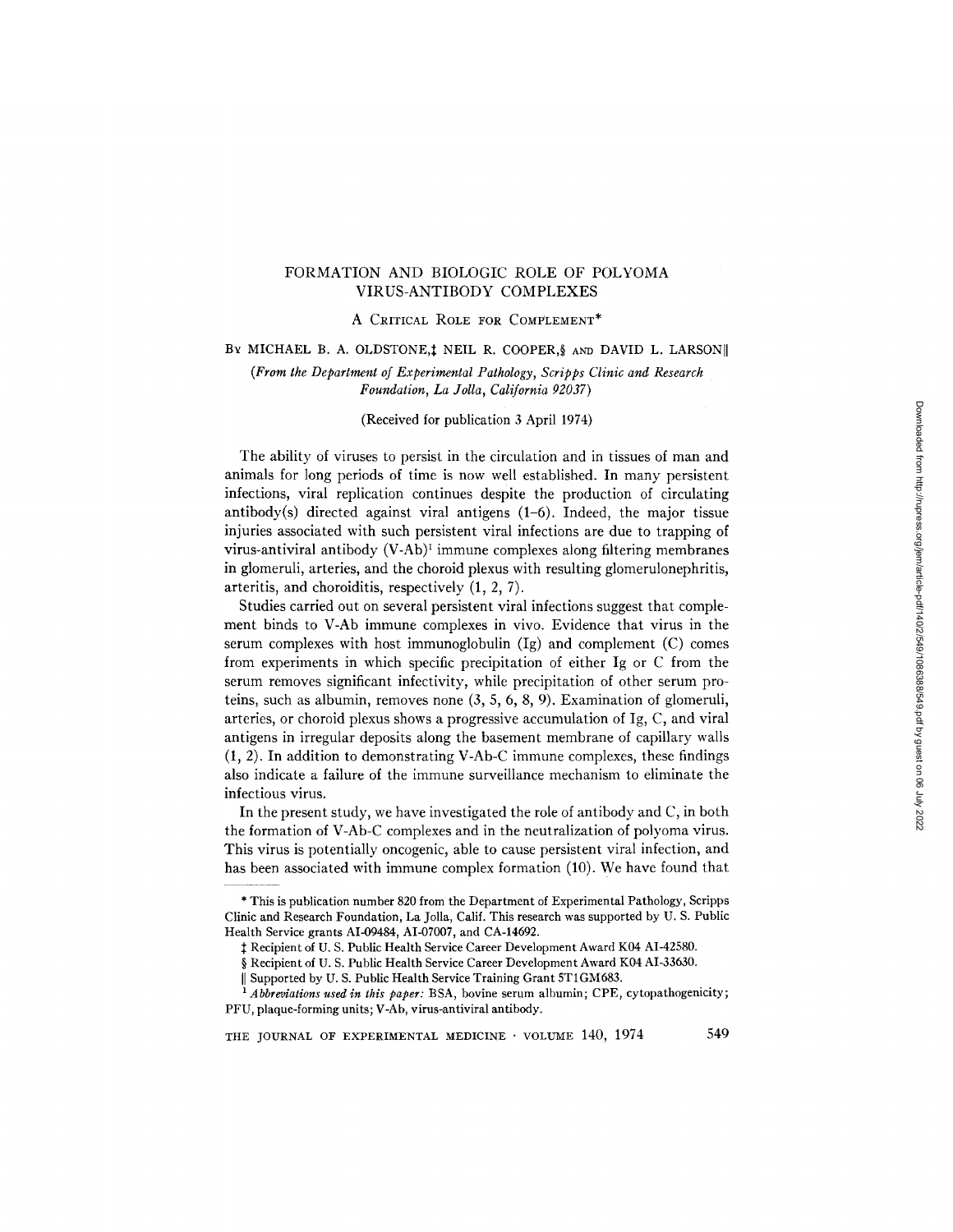C markedly enhances the aggregation of V-Ab complexes, and thereby plays a significant role in neutralization of this nonenveloped DNA virus. This is accomplished by C3-dependent cross-linking of viral particles with resulting reduction in the net number of infectious aggregates. This new action of C3 and the presence of C3b on the viral surface has important implications for the fate of polyoma virus and perhaps other viruses in vivo.

### *Materials and Methods*

#### *Purification and Titration of Virus.--*

*Polyoma virus:* Small plaque type polyoma virus passed through mouse kidneys was obtained from Dr. R. Dulbecco, Salk Institute, La Jolla, Calif. Virus pools were made as described by Winocour and virus was purified by modification of Crawford's method (11). Briefly, kidneys were taken from 14-day old Ha/ICR or SWR/J mice infected 10 days earlier with  $1 \times 10^6$  plaque-forming U (PFU) of virus, minced, trypsinized, and placed in culture. When cytopathogenicity (CPE) was noted 6-8 days later, the supernate from the culture was collected, cleared of debris by low speed centrifugation (15 min at 700  $g$ ), and pelleted by ultracentrifugation (4 h at 80,000  $\ell$  in a Beckman L2-65 ultracentrifuge [Beckman Instruments, Inc., Fullerton, Calif.]). The pellet was suspended in 50 mM Tris-HC1 buffer, pH 8, sonicated, and sequentially banded twice by equilibrium density gradient centrifugation in cesium chloride  $(24 h at 114,000 g)$ . The lower band, which contains "full" polyoma particles, was collected and freed of cesium chloride by sedimenting the virus  $(4 \text{ h at } 80,000 \text{ g})$ . The pellet was resuspended in 50 mM Tris-HCl, pH 8, containing  $0.1\%$  bovine serum albumin and frozen at  $-70^{\circ}$ C until use. The hemagglutinating ability of polyoma virus was determined with 0.6% guinea pig red blood cells and its plaque-forming ability by CPE for Ha/ICR or SWR/J mouse embryo fibroblasts. An average preparation had  $2-8 \times 10^6$  hemagglutination U (HAU)/ml and a plaqueforming titer of 2-8  $\times$  10<sup>11</sup>/ml. The relationship between hemagglutinating U and particles was used to calculate the number of virus particles present (11). The accuracy of this method was verified in preliminary experiments in which both virus particles were counted (12) and hemagglutinating U determined.

Preparation and Purification of Antiviral Antibodies. - Antibodies to polyoma virus were made by injecting purified virus in incomplete Freund's adjuvant directly into popliteal lymph nodes of 3-4 kg rabbits. Rabbits were injected subcutaneously with virus in incomplete Freund's adjuvant every 28 days. Bleedings were done 7 days after each inoculation end antisera obtained were absorbed with noninfected tissue culture cells and media. Hamster antibody to polyoma virus was supplied by Dr. Kenneth Takemoto, NIAID, NIH, Bethesda, Md. Rabbit and hamster antibody to polyoma virus contained from  $2-9 \times 10^4$  hemagglutination inhibition U/ml and at a dilution of  $2 \times 10^{-3}$  the antibody inhibited 50% of polyoma virus PFU. Using <sup>125</sup>I-labeled polyoma virus (see below) as an immunoabsorbant, we determined that  $0.7\%$  of <sup>131</sup>I-labeled hamster IgG and  $0.5\%$  of <sup>131</sup>I-labeled rabbit IgG was antibody to polyoma virus.

Antisera were heated at 56°C for 30 min. After initial fractionation with saturated ammonium sulfate, the IgG fraction was obtained by chromatography on DEAE-cellulose columns, 0.0175 M sodium phosphate, pH 7.4, for rabbit end 0.01 M, pH 8, for hamster, respectively. The effluent was collected, concentrated to 10 mg protein/ml, and shown to contain only IgG by immunoelectrophoresis and Ouchterlony analyses.

*Complement.--Individual* guinea pig, rabbit, or human sera were used as a C source. For some studies, C4-deficient guinea pig or C6-deficient rabbit sera were employed. Sera were collected, divided into small aliquots, and stored at  $-70^{\circ}\text{C}$  until use. In those experiments in which the action of C was studied, sera were diluted in barbital saline with gelatin, calcium chloride, and magnesium chloride (13).

C components C1, C2, C3, and C4 were isolated from human serum as reported (14-17). Human C2 was used exclusively in the oxidized form (18). C component titrations were per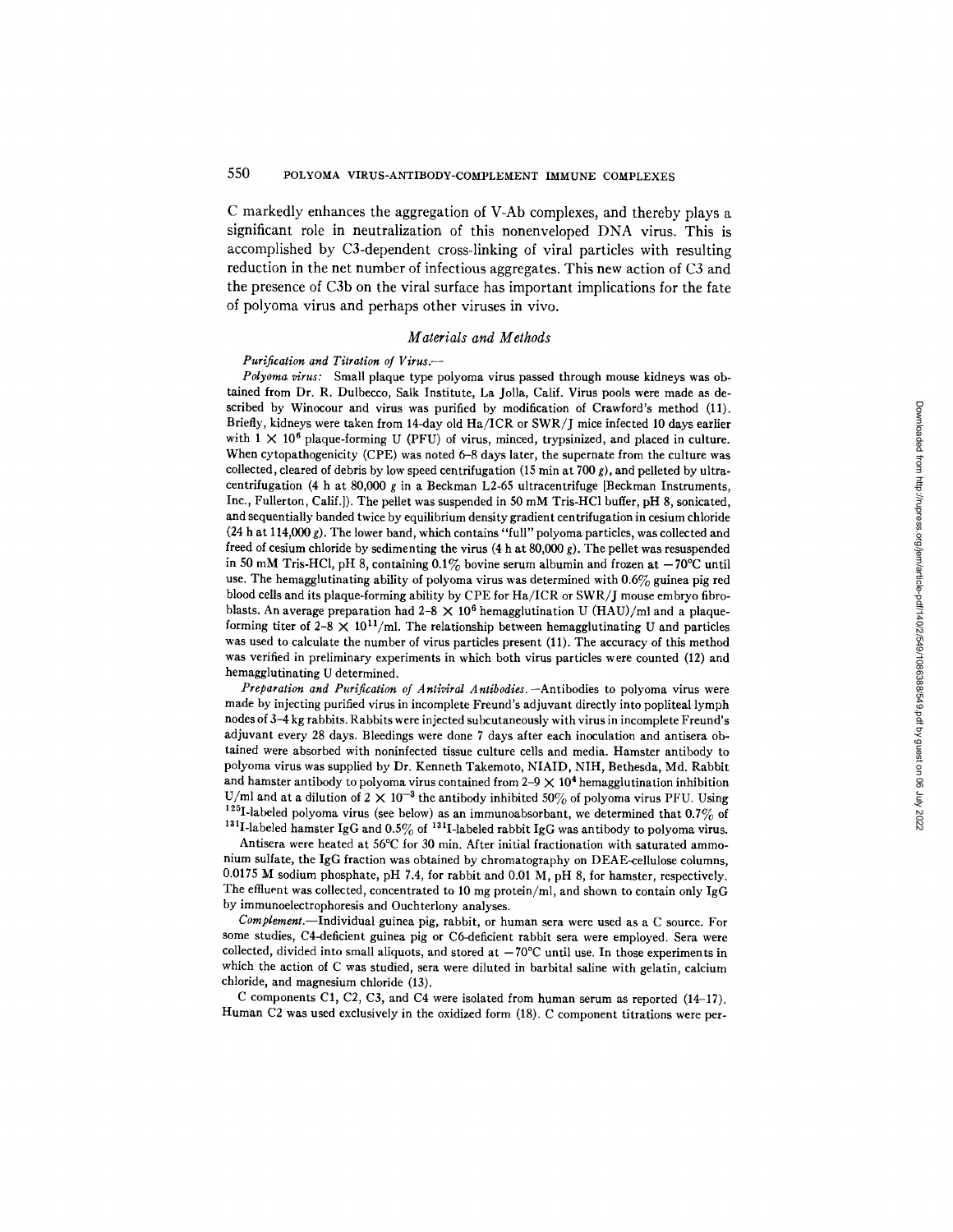formed after incubation of 50 $\lambda$  of polyoma virus (usually containing 3-4  $\times$  10<sup>9</sup> virus particles) with 50  $\mu$ l of antipolyoma antibody and 100  $\mu$ l of fresh serum for 60 min at 37°C. The methodology employed has been published (19). Controls without virus and without virus and antibody were included and simultaneously titered.

Labeling of Virus and Antibody.—To label virus with <sup>125</sup>I we used a modification of the chloramine-T technique (20). Briefly, 2-3 mCi of  $125I$  and 5  $\mu$ g of chloramine-T were added to 8-12  $\mu$ g of purified virus (approximately 2  $\times$  10<sup>11</sup> full particles) suspended in 0.5 ml of 50 mM Tris, pH 7.2, containing  $0.1\%$  bovine serum albumin (BSA), for 2 min at 4°C. The reaction was stopped by adding  $5 \mu$ g of sodium metabisulfite. After iodination, virus was diluted in C buffer and centrifuged at 105,000  $g$  for 2 h to remove nonviral-associated free iodine. The pellet was resuspended in 50 mM Tris, pH 7.2, containing  $0.1\%$  BSA. The uptake of  $^{125}I$ was 2-8%.

The nucleic acid of polyoma virus was labeled with  $[{}^{3}H]$  or  $[{}^{14}C]$ thymidine and virus was purified as previously reported (11). Over 95% of  $[^{125}I], [^{3}H],$  or  $[^{14}C]$ polyoma virus was precipitable with TCA.

To insure that  $125I$ ,  ${}^{3}H$  or  ${}^{14}C$  labels were on the virion, a portion of radiolabeled virus was first incubated with specific rabbit or hamster antibody to polyoma virus for 30 min at 37°C and then with antibody to rabbit or hamster IgG, in excess, for 30 min at  $37^{\circ}$ C. The mixture was spun at 1,300 g for 20 min at  $4^{\circ}$ C, after which the supernate and precipitate were collected and analyzed for radioactivity. In other experiments labeled virus was rebanded either on a cesium chloride (11) or a sucrose density gradient and the relationship of virus density to radioactivity in the gradient was plotted.

Formation and Centrifugation of V-Ab and V-Ab-C Complexes.---All reagents were diluted in C buffer. Virus was incubated with antiviral antibody for 10 min at 37°C with gentle agitation in a water bath. In some experiments, fresh or heated (56°C for 30 min) guinea pig, rabbit, or human serum was added to the V-Ab complex. In other experiments, highly purified individual C components were added to the V-Ab complex. In the experiments in which complement components were added to V-Ab mixtures, an attempt was made to duplicate the prevailing concentrations in 50  $\mu$ l of human serum. Approximately 10  $\mu$ g of C1q, 8  $\times$  10<sup>11</sup> effective molecules of C1,  $7 \times 10^9$  effective molecules of oxidized C2, 20  $\mu$ g of C4, and 70  $\mu$ g of C3 were used. When C1 and C4, or C1, C4, and C2 or C1, C4, C2, and C3 were employed, each component except for C1 was added to the V-Ab complex. C1 was then added and the mixture incubated in a vol of 0.25 ml at  $37^{\circ}$ C for 20 min. The various samples of virus, V-Ab or V-Ab-C were then layered on  $5-20\%$  (wt/vol) linear sucrose gradients (50 mM Tris, 0.15 M sodium chloride, pH 8) which were formed over 0.3 ml of  $65\%$  sucrose. The gradients were centrifuged at  $4^{\circ}$ C at 114,000 g for 18 min in a 50.1 rotor in a Beckman L2-65 ultracentrifuge (Beckman Instruments, Inc.).

*Radioactive Analysis.--After* centrifugation, fractions were collected from gradient tubes and assayed for radioactivity and refractive index.  $12\overline{5}I$  samples were counted in a Baird Atomic gamma well counter (Baird Atomic, Inc., Bedford, Mass.). In some experiments fractions were precipitated with  $10\%$  TCA in the presence of 0.1 mg BSA before counting. Fractions containing either  ${}^{3}H$  or  ${}^{14}C$  were collected directly into 15 ml of aquasol containing water (75 ml/liter) and glacial acetic acid (50 ml/liter). Alternatively, the fractions were treated with 10% TCA and the precipitates collected on gs/A filters. The filters were washed three times with 5% TCA, dried under an infrared lamp, placed in a vial containing 8 ml of aquasol, and counted in a Beckman LS-230 spectrometer (Beckman Instruments, Inc.).

*Sizing of V-Ab and V-Ab-C Complexes.--Markers* used to size the V-Ab and V-Ab-C complexes were radiolabeled polyoma virus (242S), rabies virus  $(550S)^2$  and bacteriophages<sup>3</sup>

<sup>2</sup> Rabies virus, HEP strain, was kindly supplied by T. Wiktor, Wistar Institute, Philadelphia, Pa.

<sup>8</sup> The assays were kindly done by Dr. Junetsu Ito, Department of Microbiology, Scripps Clinic and Research Foundation, La Jolla, Calif.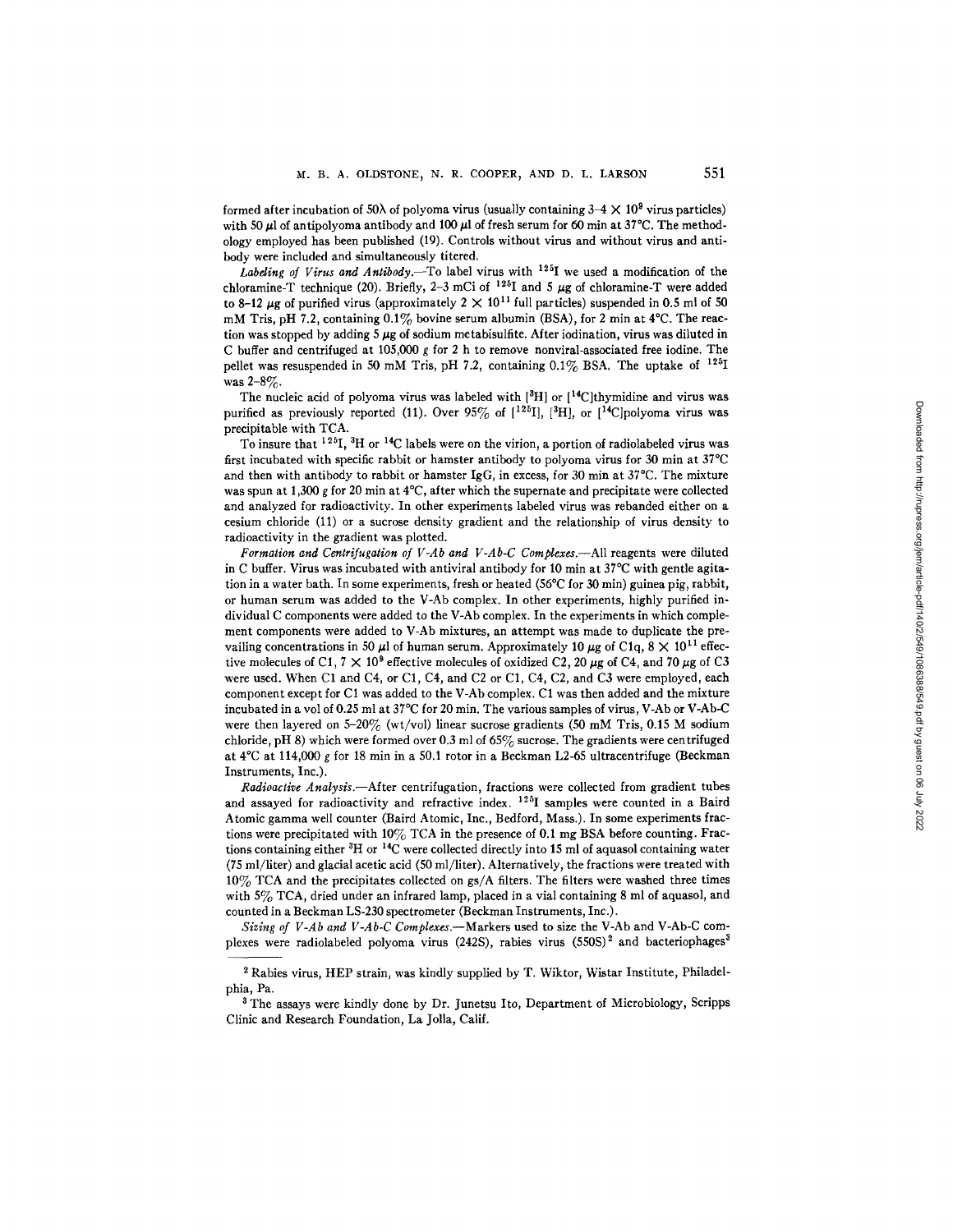$\phi$ -15 (262S), and T7 (453S) (21, 22). The position of phages in the various gradients was confirmed by plaquing gradient fractions on susceptible bacterial cultures.<sup>3</sup>

*Electron Microscope Studies.--Mixtures* of virus, V-Ab and V-Ab-C were resuspended in 50 $\lambda$  of distilled water and mixed immediately with 50 $\lambda$  of 3% phosphotungstic acid, pH 6. A drop of the mixture was placed on an electron microscope grid and excess fluid removed with absorbent paper; the grid was observed immediately in the electron microscope.

*Virus Neutralization Studies.--The* antibody and C neutralization test was done in vitro by use of standard plaque assay techniques (23). In all instances, virus was first incubated with antibody for 5 min at room temperature and then with C or C components for 30 min at 37°C with gentle agitation. Control mixtures were incubated with C buffer for the same period of time under similar conditions.

# **RESULTS**

*Effects of Radioactive Labeling on Polyoma Virus.--After* surface labeling with iodine, polyoma virus sedimented in cesium chloride equilibrium density gradients as a single sharp peak with its characteristic buoyant density of 1.32  $g/ml$  (Fig. 1 a) (11). In sucrose density gradients, labeled polyoma sedimented as a 242S peak of radioactivity (Fig. 2). Electron microscope studies showed no gross morphological changes in virus structure (Fig. 1 b). Over 95 % of the radioactivity was precipitable if labeled virus was first incubated with hamster antibody to polyoma virus and then with rabbit antibody to hamster IgG. Polyoma virus was not precipitated under these conditions if first mixed with hamster antibody to SV40 virus. Although labeled polyoma virus appeared physically intact as indicated above, infectivity studies showed a loss of from  $1-5 \times 10^2$ PFU/ml after labeling with iodine. Loss of infectivity was not reduced by changes in the conditions employed for labeling or through use of lactoperoxidase.

*Effect of Antibody on Polyoma Virus.*—Mixtures of <sup>125</sup>I-labeled polyoma virus and varying amounts of 131I-labeled IgG fraction of hamster antipolyoma antibody were analyzed by sucrose gradient ultracentrifugation. As depicted in Fig. 3, increasing amounts of antibody shifted the sedimentation rate of  $[1^{25}]$ polyoma virus in increments, and 131I-labeled antibody cosedimented with the virus. In comparison to markers sedimented in parallel with the V-Ab mixtures, the sedimentation rate of polyoma virus was enhanced from 242S to 260S with the least amount of antibody employed. We knew the specific radioactivity of the IgG fraction of antipolyoma virus antibody and thus were able to determine the number of molecules of antibody bound to polyoma virus from the number of <sup>131</sup>I counts cosedimenting with the virus. By comparison of these values with the number of polyoma virions (HAU titer of  $[1^{25}]$ virus) present in the reaction mixtures, we were able to calculate that the 242S-260S sedimentation rate enhancement was accomplished by 2 antibody molecules/virion (Table I). An

FIG. 1. Panel *a*, cesium chloride equilibrium density gradient of <sup>125</sup>I-labeled polyoma virus. The radioactive peak had a buoyant density of 1.32  $g/ml$  and, as shown in the lower portion, was precipitable with antibody to polyoma virus. Panel b, electron microscope examination of 125I-radiolabeled polyoma virus.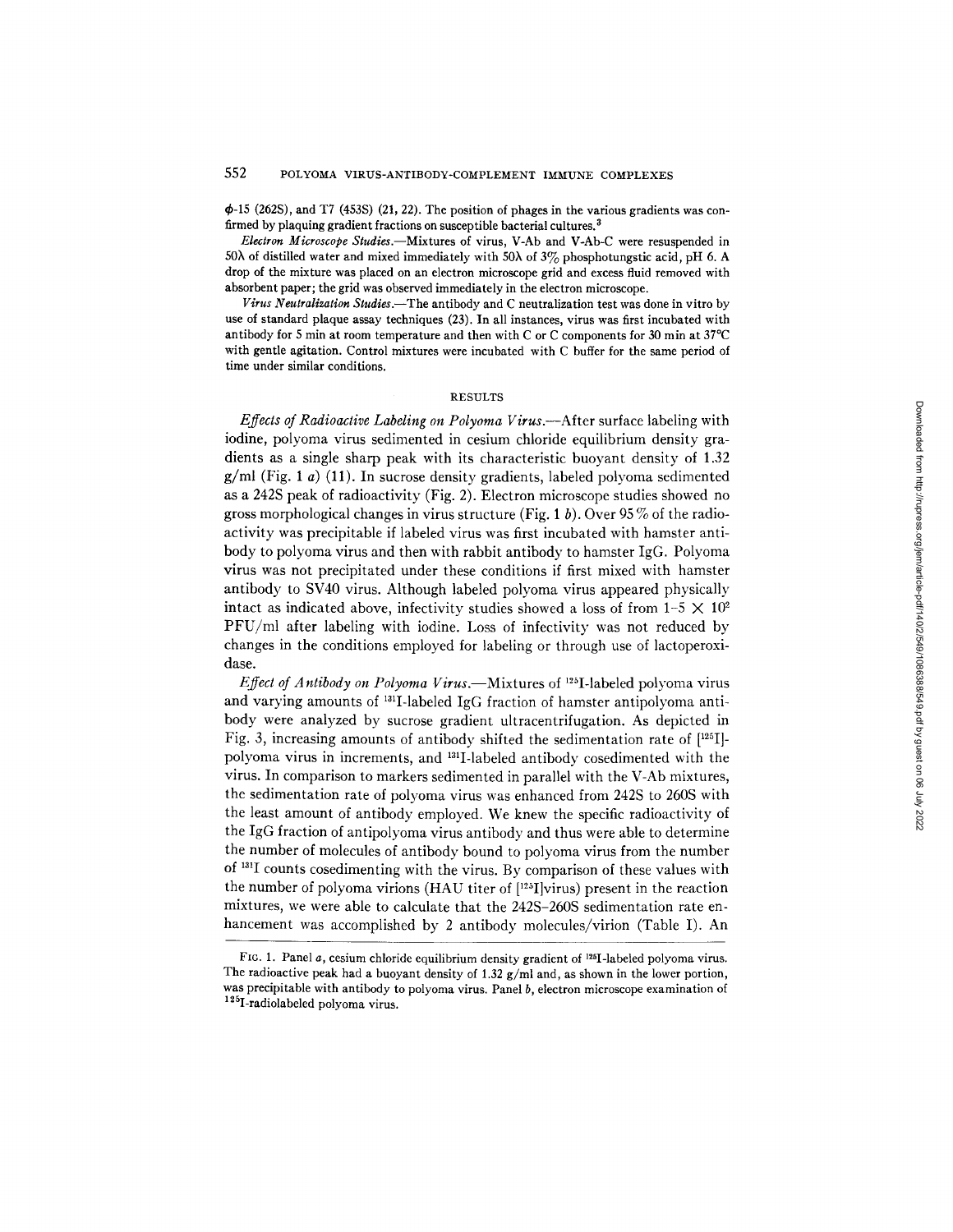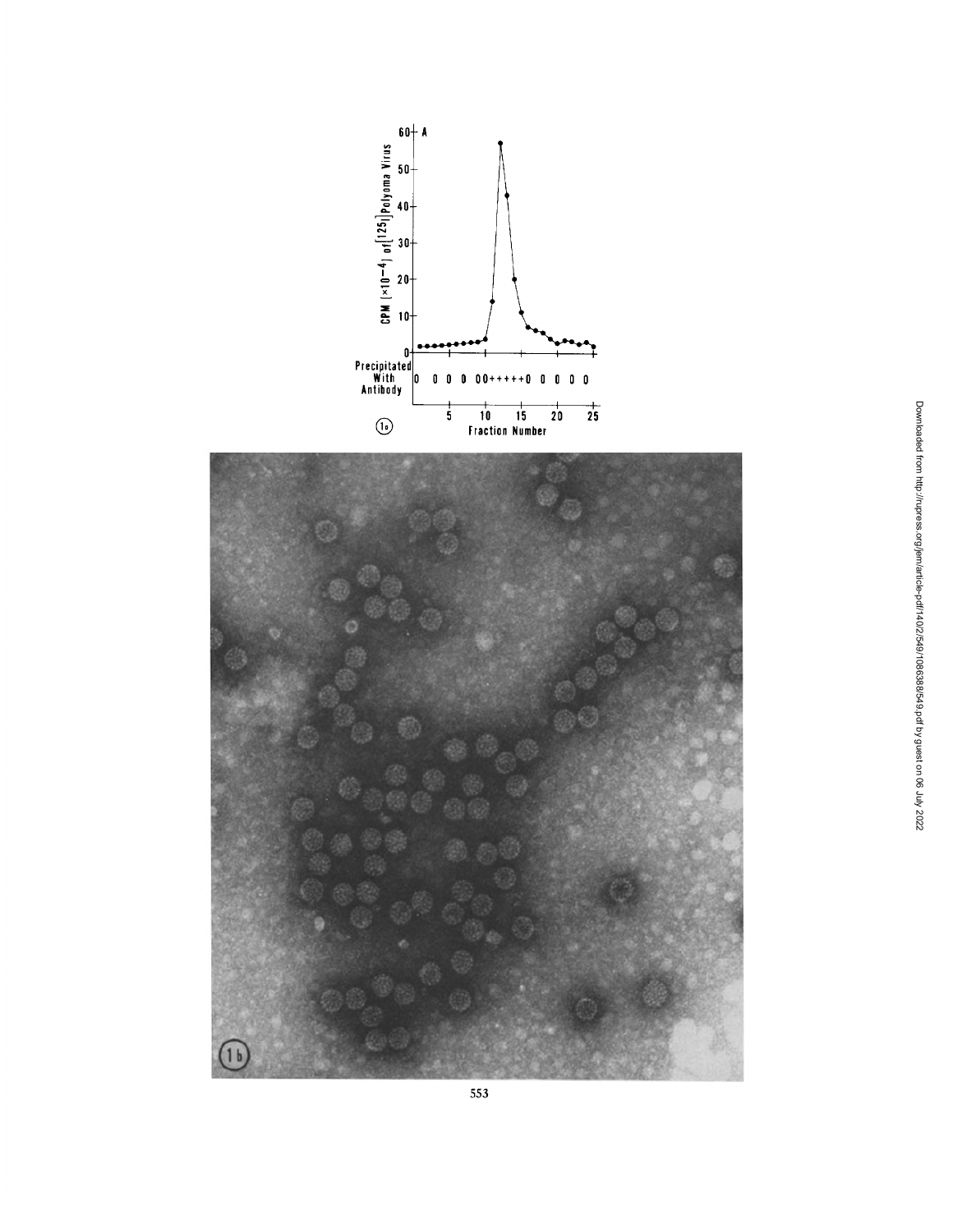

FIG. 2. Sucrose gradient ultracentrifugal analysis of  $[{}^{3}H]$ thymidine-labeled polyoma virus. The straight line connecting the marker proteins gives a sedimentation rate of 242S for polyoma virus.



FIG. 3. Sucrose gradient ultracentrifugal analyses of <sup>125</sup>I-labeled polyoma virus incubated with varying amounts of 131I-labeled antipolyoma antibody. In each panel a portion of the <sup>231</sup>I-labeled antibody cosedimented with the labeled polyoma virus. The sedimentation rates of the complexes by comparison with marker proteins were 260S, 350S and 410S for the experiments shown in the upper, middle, and lower panels, respectively. Calculations from the amount of IgG cosedimenting with the virus and the specific radioactivity permitted a determination of the number of antibody molecules per virus particle as shown in Table I.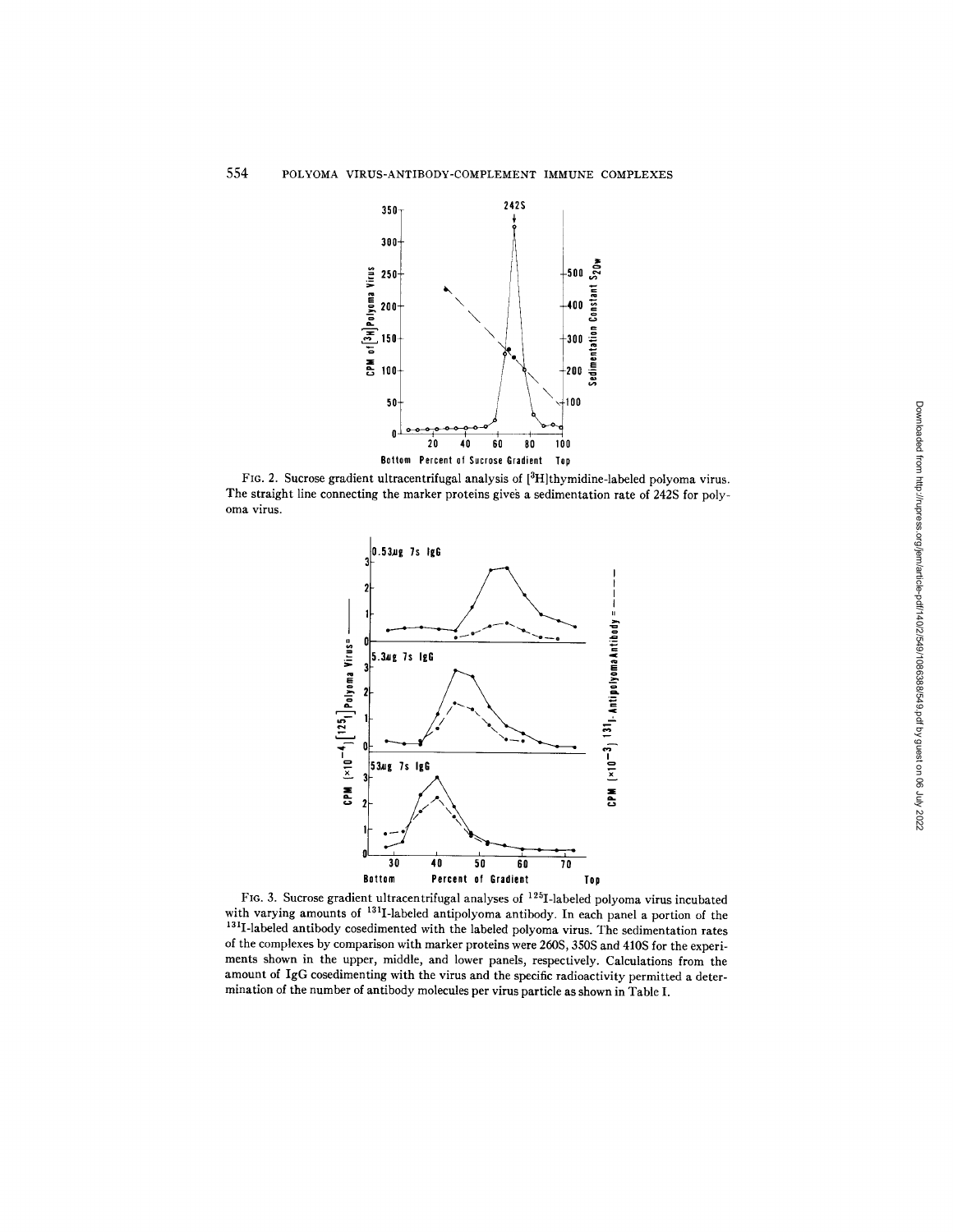| Gradient description |                       | Molecules of specific |            |               |
|----------------------|-----------------------|-----------------------|------------|---------------|
| Virus*               | Antibody <sup>†</sup> | antibody bound        | Ratio Ab/V | $S$ rate $\S$ |
|                      | μg                    |                       |            |               |
| $3.2 \times 10^9$    | 0.00                  | 0                     |            | 242           |
| $3.2 \times 10^{9}$  | 0.53                  | $7.0 \times 10^9$     | 2.18/1     | 260           |
| $3.2 \times 10^{9}$  | 5.30                  | $30.6 \times 10^{9}$  | 9.57/1     | 350           |
| $3.2 \times 10^{9}$  | 53.00                 | $70.4 \times 10^9$    | 20.2/1     | 410           |

|  | <b>TABLE I</b>                                           |  |  |
|--|----------------------------------------------------------|--|--|
|  | Formation and Characterization of Various V-Ab Complexes |  |  |

\* Number of virus particles calculated from the known number of HAU (320 HAU of  $125I$ placed in each gradient tube); 1 HAU is equivalent to  $10<sup>7</sup>$  virus particles. HAU determined after iodination of virus.

 $\ddagger$  Sp act of antibody used was 3.19  $\times$  10<sup>5</sup> cpm/ $\mu$ g protein.

§ S rate was determined by use of the following markers: polyoma virus, rabies virus, ¢-15, and T7 bacteriophages.

additional 10-fold increment in antibody increased the number of bound antibody molecules per virion 5-fold, to 10, and shifted the sedimentation rate to 350S. A further doubling of the antibody molecules per virion and an increase in the S rate to 410S was accomplished by an additional 10-fold increase in antibody.

Electron microscope examination confirmed that polyoma virus particles were cross-linked and agglutinated in the presence of antibody (Fig.  $4a$ ). Normal hamster IgG did not lead to aggregation of polyoma virus. Under higher power, strands or "whiskers" measuring the reported size of IgG molecules  $(24, 25)$  were seen protruding from the surface of viral particles (Fig. 4 b). In experiments using an antibody concentration of 5.3  $\mu$ g, approximately 10-13 strands or whiskers were counted/virion, which was in good agreement with the estimation, by radioactivity measurement, of 10 molecules/virion (Table I). There was no evidence of disruption or fragmentation of virus particles in any electron microscope field.

In other studies the effect of antibody on polyoma virus infectivity was examined. Doses of antibody in the range of approximately 1-2 antibody molecules bound/virion, which are the amounts employed in most of the studies described below, did not lead to significant virus neutralization. When 10-fold higher doses of antibody were used, polyoma virus was neutralized in the absence of serum.

*Effect of Serum on Polyoma Virus-Antibody Complexes.--Sucrose* gradient ultracentrifugation studies were performed on V-Ab mixtures incubated with fresh serum. The amount of antiviral antibody in 0.53  $\mu$ g of hamster IgG was chosen for these studies. As shown in Fig. 5, serum increased the sedimentation rate of the V-Ab complex from approximately 260S to about 450S. In this study viral nucleic acid had been labeled with [3H]thymidine; entirely comparable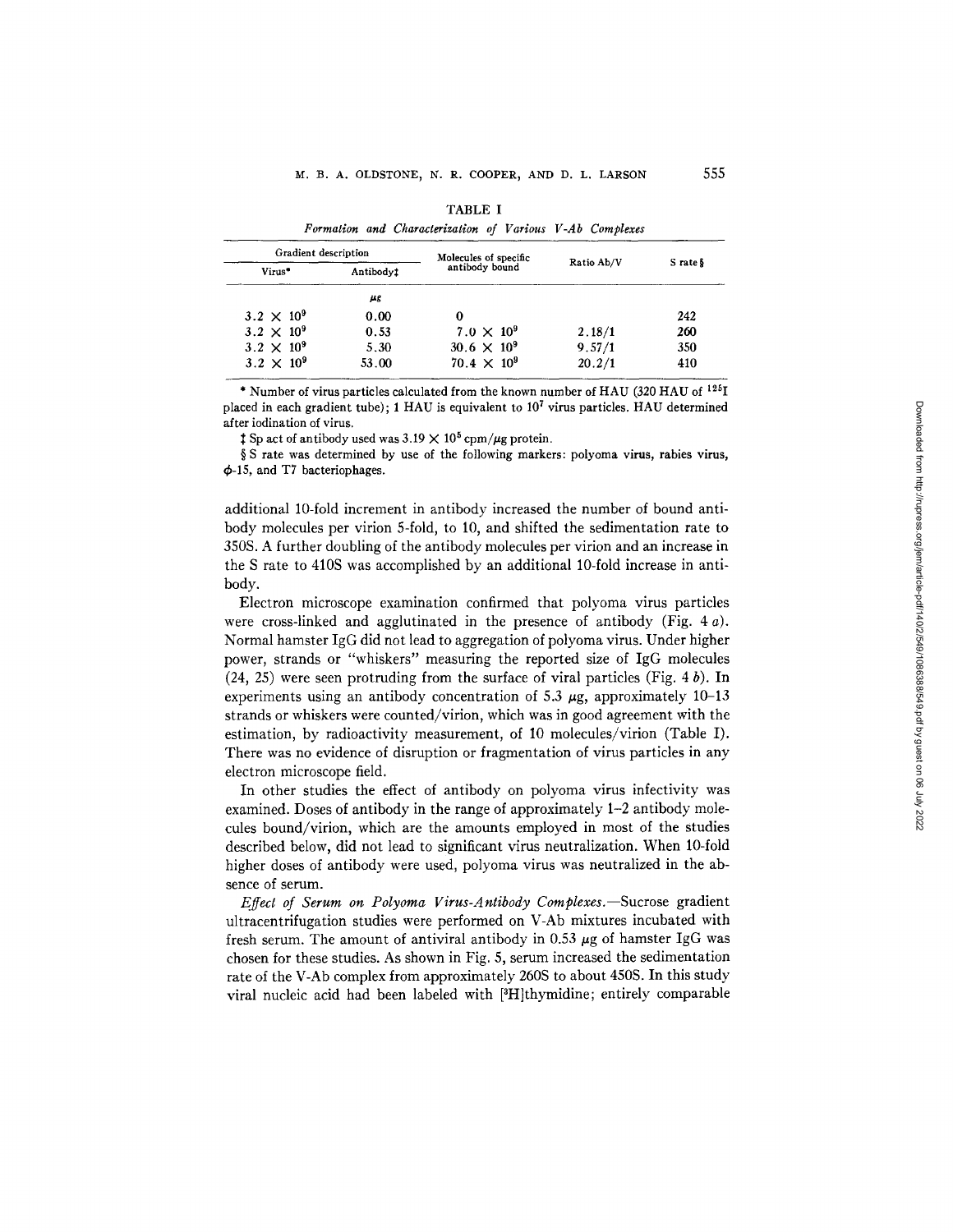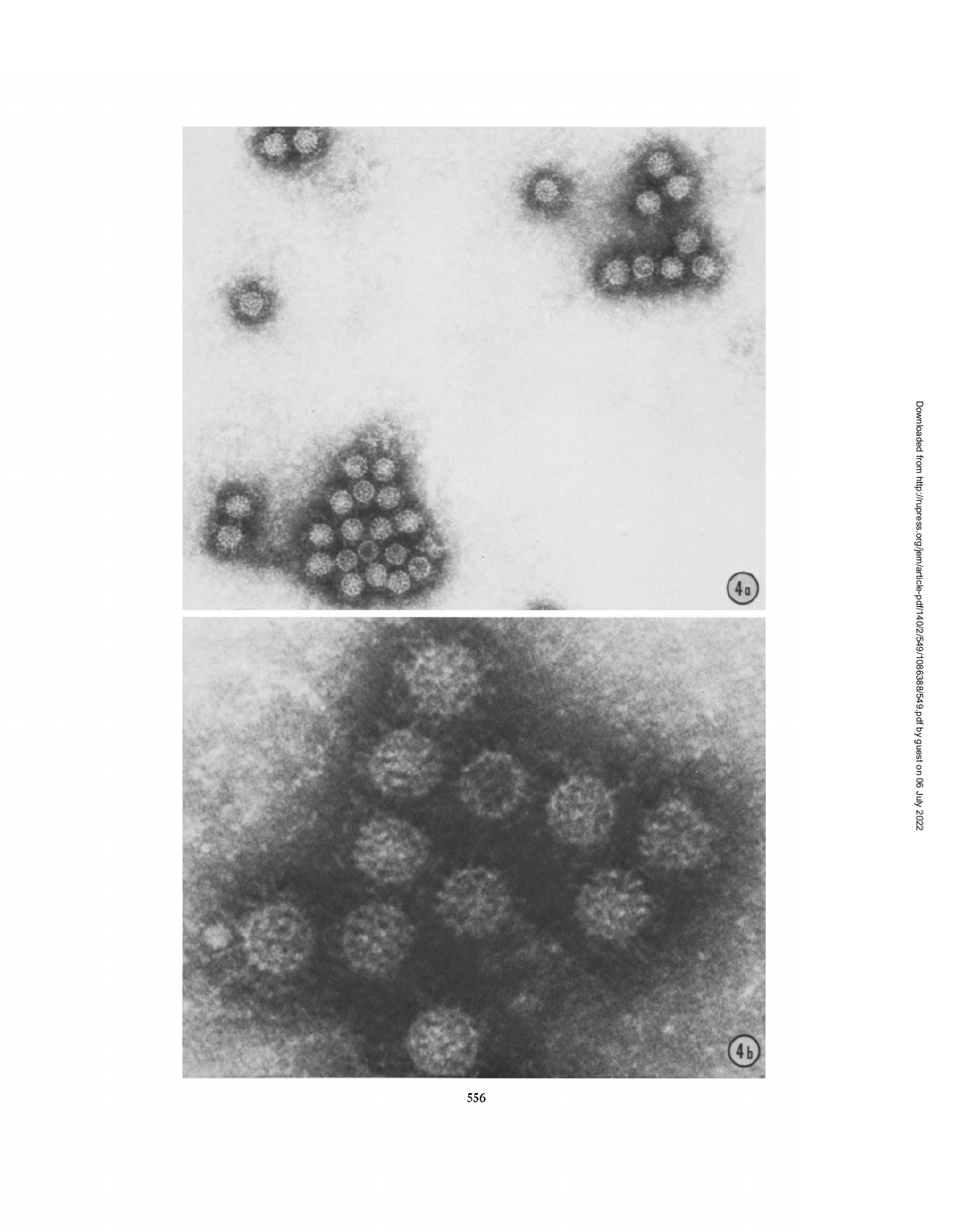results were obtained with  $[125]$  polyoma virus. The enhanced cross-linking produced by fresh serum was heat labile, because serum previously heated at  $56^{\circ}$ C for 30 min was unable to enhance the sedimentation of V-Ab complexes.

C did not lead to disruption of the outer viral coat with release of viral nucleic acid as shown by the lack of  $H$  counts near the top of the gradient after treatment of  $H$ -labeled polyoma virus with antibody and C (Fig. 5). This conclusion was further strengthened when  ${}^{3}H$ -labeled polyoma virus proved to be resistant to DNase. Electron microscopic examination of V-Ab-C mixtures also failed to show evidence of virus disruption. In addition, no ultrastructural lesions corresponding to those produced by C in membranes (26, 27) were seen.

Residual activity of the various C components in serum after incubation with V-Ab complexes was determined. As shown in Table II, polyoma virus-antibody complexes efficiently activated C. Consumption of all C components measured, including the terminal reacting components C8 and C9, was observed.

*Role of C Components in the Polyoma V-A b-C Complex.--To* better understand the role of various C components in enhancing cross-linking of polyoma virusantibody complexes, guinea pig serum deficient in C4 and rabbit serum deficient in C6 were incubated with radiolabeled virus and  $0.53 \mu$ g of antibody. Rabbit serum deficient in C6 increased the sedimentation rate of the V-Ab complexes as well as did normal rabbit, human, or guinea pig serum. In contrast, guinea pig serum deficient in C4 was devoid of enhancing activity.

These studies indicated that early reacting C components were involved in cross-linking of polyoma virus-antibody complexes. Reaction mixtures of labeled V-Ab and various C components were prepared and ultracentrifuged in sucrose gradients. As demonstrated in Fig. 6, Clq markedly enhanced agglutination of V-Ab complexes. However, identical mixtures of labeled virus and antibody with C1 and C4 did not result in enhanced agglutination, and attempts with larger amounts of C1 and C4 were unsuccessful. As shown in Fig. 7, mixtures of polyoma virus and antibody with C1, C4, C2, and C3 also led to enhancement of the sedimentation rate of polyoma virus. In the absence of C2, the sedimentation rate was not enhanced over that observed in the presence of antibody alone, which indicated an essential role for activated C3 in enhancement of viral aggregation.

*Role of C and C Components in Viral Neutralization.--Polyoma* virus was first incubated with an amount of antibody which did not produce neutralization, and then this mixture was incubated with various combinations of serum or C components. As depicted in Table III, both whole serum and serum deficient in C6 were able to neutralize polyoma virus-antibody mixtures, while serum deficient in C4 was unable to do so. In correlation with the sucrose gradient ultra-

FIG. 4. Electron microscope examination of polyoma virus incubated with 5.3  $\mu$ g of the IgG fraction of antipolyoma antibody. Low power and high power views are shown. In the higher power, examination shows the existence of strands or "whiskers" protruding from the viral surface. These whiskers measure within the reported size of IgG molecules (24, 25).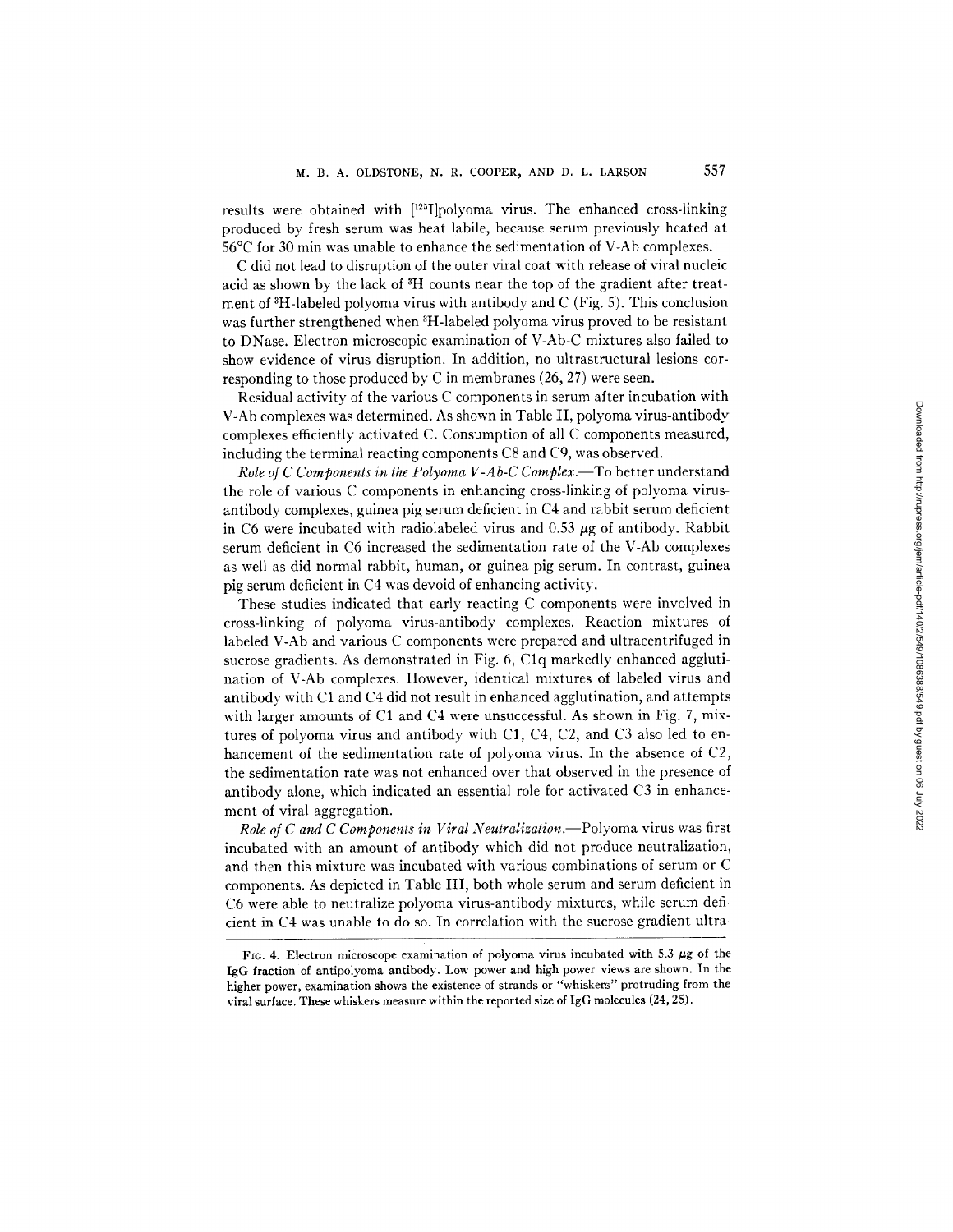

FIG. 5. Sucrose gradient ultracentrifugal analysis of mixtures of [3H]thymidine-labeled polyoma virus incubated with antibody or with antibody and serum. There is no evidence of viral lysis on treatment of polyoma virus with antibody and complement. The sedimentation rate of the polyoma virus-antibody-complement aggregate is approximately 450S.

TABLE II *Consumption of C Components on Addition of Antiviral Antibody and Serum to Isolated Polyoma Virus\** 

| C component    | Percent C component depleted |
|----------------|------------------------------|
| C1             | 75                           |
| C <sub>4</sub> | 97                           |
| C <sub>2</sub> | 97                           |
| C <sub>3</sub> | 50                           |
| C <sub>5</sub> | 60                           |
| C6, C7         | >50                          |
| C8             | 60                           |
| 0٦             | 67                           |

\* These percentages represent consumption of C by virus and antibody as compared to samples from which virus and antibody were omitted. In the absence of antibody, average consumption of C by polyoma virus was: C1 (20%), C2 (36%), C3 (0%), C4 (55%), C5 (20%), C6, C7 (not determined), C8 (24%), and C9 (0%).

centrifugal studies, Clq but not C1 or C1 and C4; and C1, C4, C2, and C3 but not C1, C4, and C3 were able to neutralize polyoma virus-antibody complexes.

#### DISCUSSION

The specific immunologic factors which function in the host's defense against pathogenic viruses may include antibody, antibody and C, sensitized lymphocytes, and phagocytic elements. The roles of each and the mechanisms which facilitate neutralization and clearance of virus on one hand or permit viral persistence on the other are incompletely understood. Antibody may neutralize a virus by interfering with viral attachment, by aggregating viruses, or by stimulating engulfment by phagocytic elements. The protective role of antibody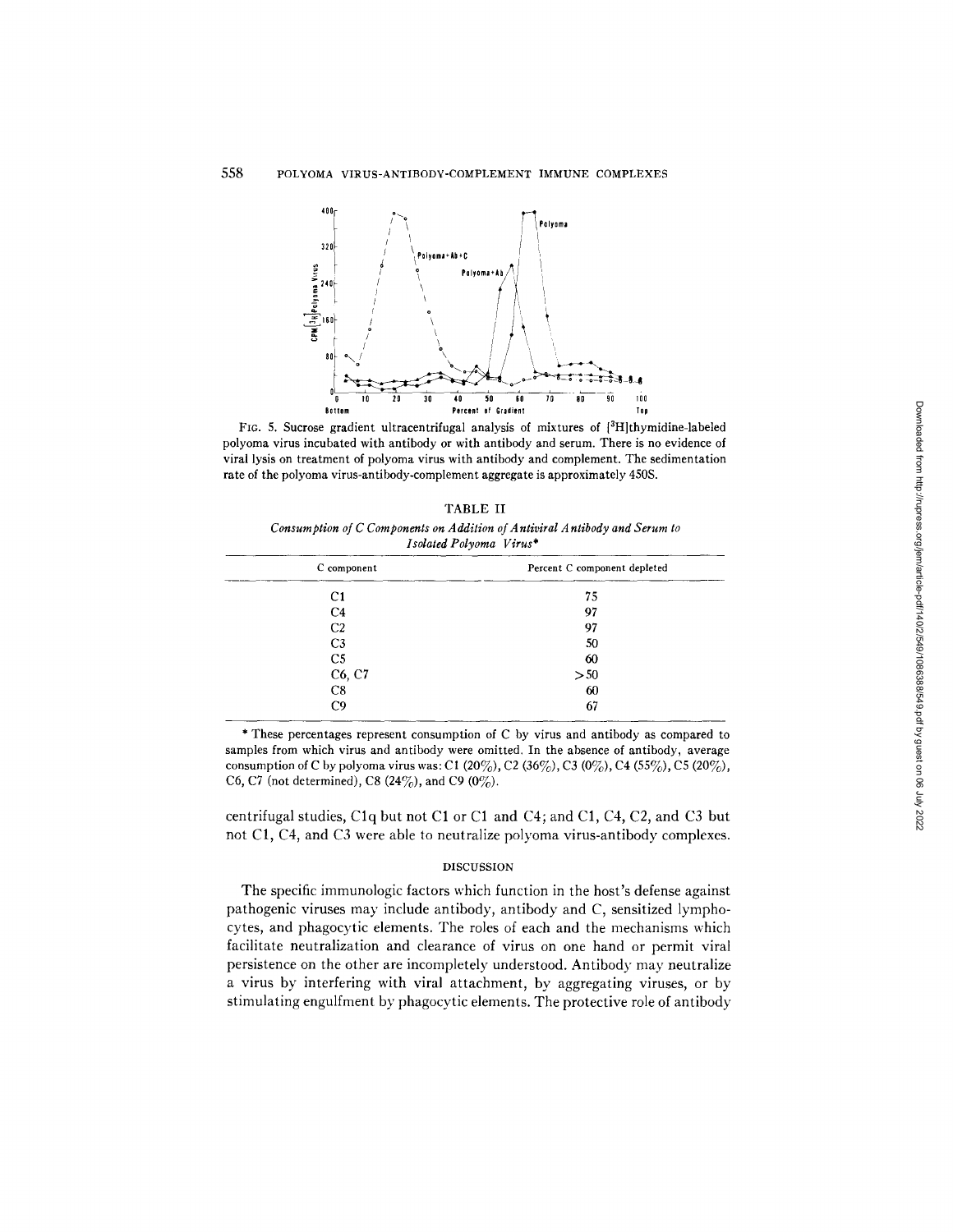

FIG. 6. Sucrose gradient ultracentrifugal analysis of <sup>125</sup>I-labeled polyoma virus incubated with antibody and Clq or C1 and C4. Clq, but not C1 and C4, enhanced sedimentation of the virus-antibody complex.



FIG. 7. Sucrose gradient ultracentrifugal analysis of <sup>125</sup>I-labeled polyoma virus incubated with antibody and C1, C4, *C2,* and C3 or with C1, C4, and C3. Aggregation is dependent on activation of C3.

has been amply demonstrated in epidemiologic surveys of man and experimental studies in animals, as well as by use of viral vaccines, and passive administration of antibody. In these instances the role of the C system which may be activated by V-Ab immune complexes must be considered. In addition to possibly mediating viral lysis, the bound C proteins on the virion surface provide sites which may cause the complex to be handled differently in vivo. In particular, bound C components may enhance attachment of the V-Ab complex to phagocytic cells and to B lymphocytes. While this may facilitate virus destruction and perhaps formation of additional antibody, it may, with certain viruses, provide a means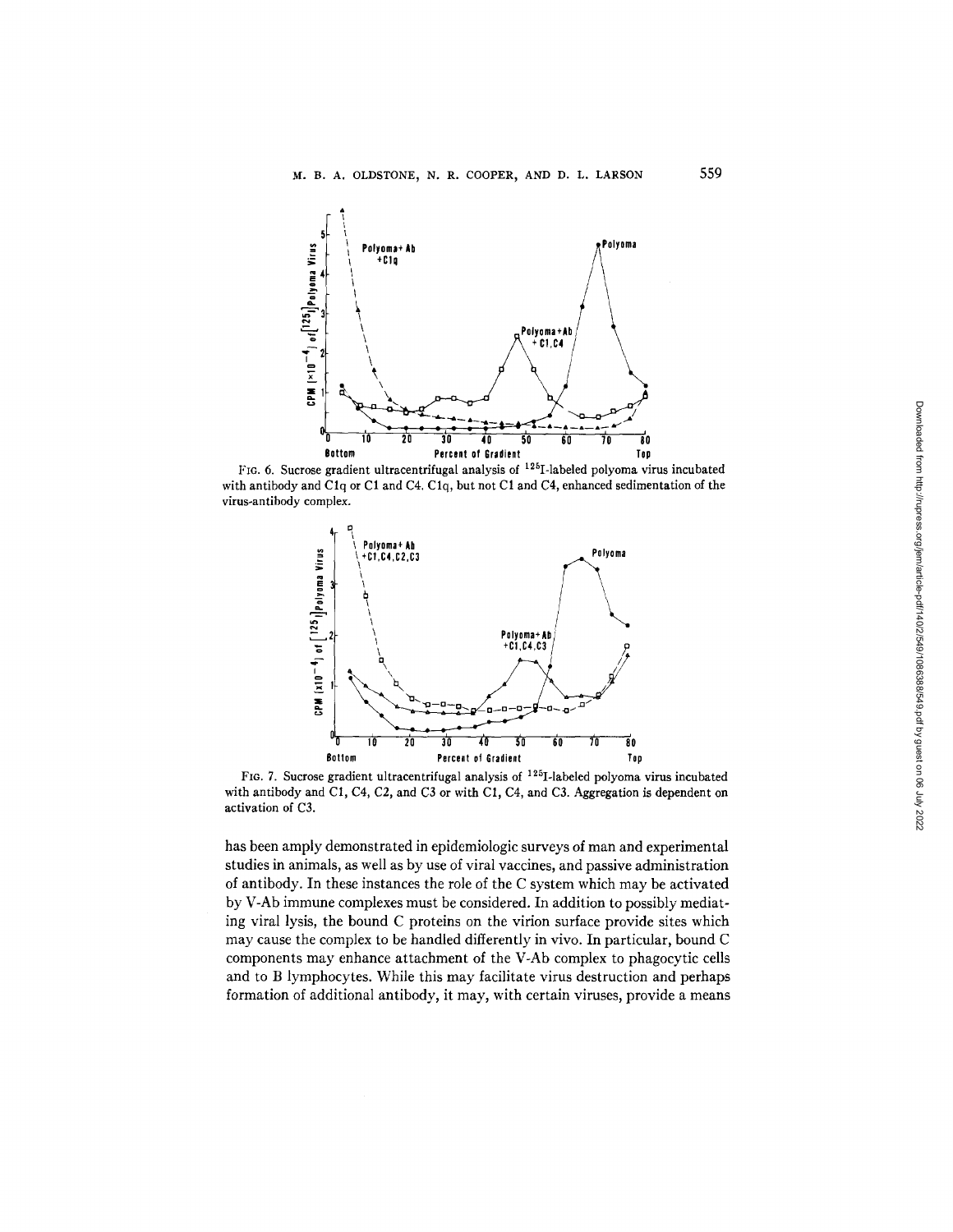|  | ۰. | r<br>г.<br>в. |  |
|--|----|---------------|--|
|--|----|---------------|--|

*Role of Various C Components in Enhanced Neutralization of V-Ab Complex\** 

| Reagents added to virus-antibody mixture | % Virus neutralization |  |
|------------------------------------------|------------------------|--|
| Medium                                   | 0                      |  |
| Heated guinea pig serum                  |                        |  |
| Normal guinea pig serum                  | 86                     |  |
| C4-deficient guinea pig serum            |                        |  |
| Normal rabbit serum                      | 73                     |  |
| C6-deficient rabbit serum                | 65                     |  |
| Normal human serum                       | 80                     |  |
| Purified C1                              |                        |  |
| Purified C1, C4                          |                        |  |
| Purified C1, C4, C2                      |                        |  |
| Purified C1, C4, C2, C3                  | 84                     |  |
| Purified C1a                             | 60                     |  |

\* For the polyoma plaque and neutralization assay stock polyoma virus was diluted and mixed with a dilution of rabbit antibody to polyoma virus to give 50-55 PFU on confluent mouse embryo monolayers per  $60 \times 15$  mm Falcon petri dish. All mixtures were diluted in Eagle's basic medium and incubated at  $37^{\circ}$ C for 30 min; a final vol of 200 $\lambda$  was added to mid log Ha/ICR embryo cells.

for virus entry into cells and/or furnish an environment conducive to virus persistence or replication.

In the present study with polyoma virus, we have found that antibody may physically agglutinate virus particles and that this process was associated with the ability of antibody to neutralize polyoma virus infectivity. Further, the formation of V-Ab aggregates and the accompanying virus neutralization were significantly enhanced by C. Very limited amounts of antibody, only 2 molecules of antibody bound/virion, were able to activate C and so cause formation of large viral aggregates. In rate zonal centrifugation studies with mixtures of polyoma virus whose nucleic acid has been labeled with [3H]thymidine, antibody, and C showed enhanced virus aggregation with radioactive counts being both restricted to the V-Ab-C complex location and resistant to DNase treatment. If viral lysis had occurred, radiolabeled nucleic acid would have appeared at the top of the gradient and [3H]thymidine counts would have been degraded by DNase. The lack of viral lysis by antibody and C was further supported by electron microscope analyses.

These studies clearly demonstrate that C, in the presence of small amounts of antibody, enhances virus aggregation. This process has the effect of greatly reducing the net number of infectious particles and probably explains the augmented neutralization of infectivity observed in such mixtures. This is the first experimental verification of this C-dependent mechanism of virus neutralization. Although Wallis and Melnick earlier postulated C-associated aggregation as the mechanism for the neutralization of Herpes simplex virus (28), sub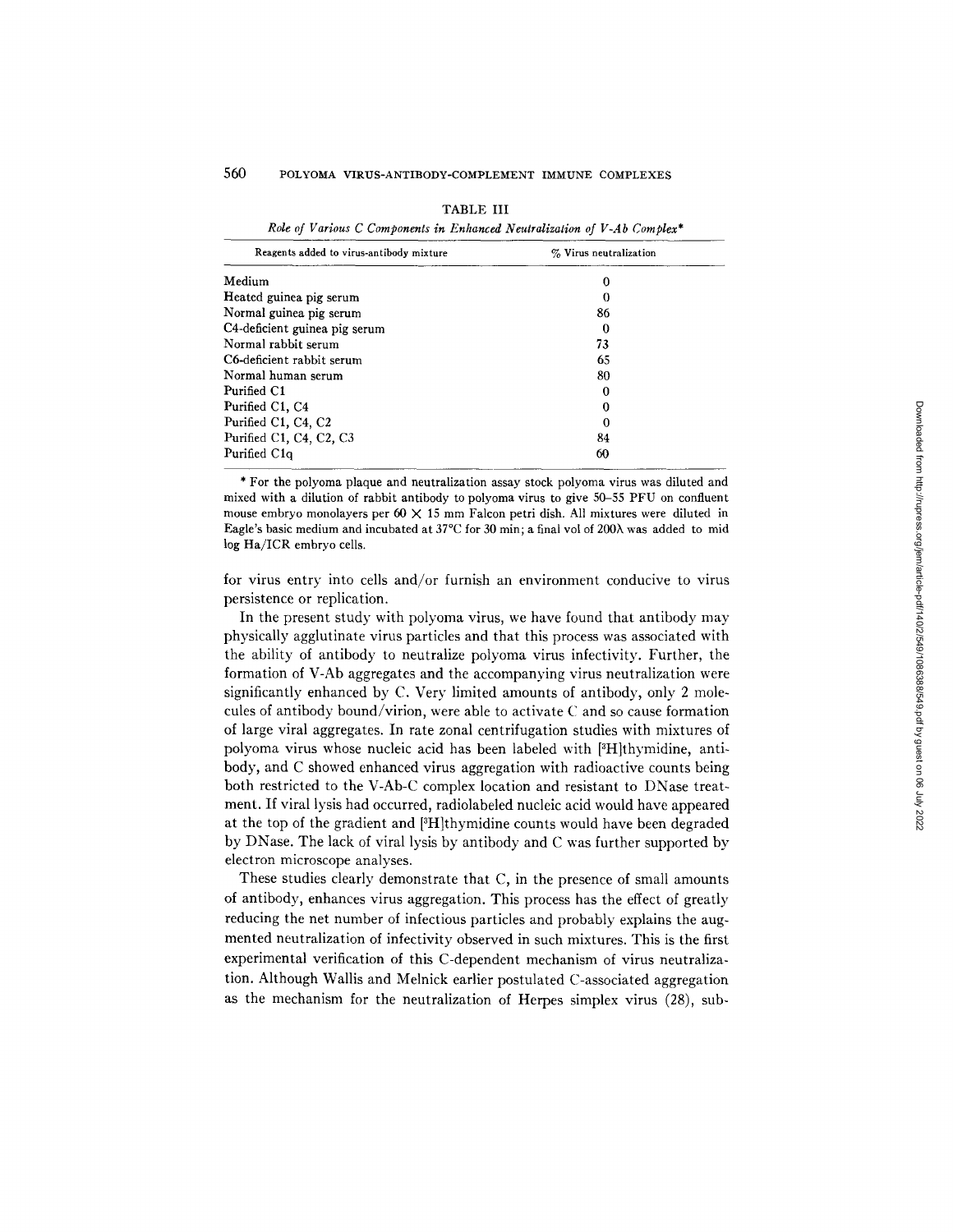sequent data of Daniels and his associates (29) using C1 and C4 to enhance the neutralization of Herpes simplex virus-antibody complex indicated that C acts by contributing bulk to the viral surface or by some other mechanism not dependent on C3. Bound C4 or C3 were able to facilitate neutralization if large amounts were used. Further, using radiolabeled Herpes simplex virus, Notkins and his colleagues (30, 31) were unable to show any enhanced aggregation of the V-Ab complex with the addition of complement. Linscott et al. postulated a bulk-producing role for C in Newcastle disease virus neutralization, which required the first four C components  $(32)$ . Finally, Berry and Almeida  $(33)$ , using electron microscopy, noted that addition of antibody to avian bronchitis virus caused formation of large aggregates of virus particles and a  $300^{\circ}$ Å halo around the virus. After addition of fresh serum to the virus-antibody mixture, no increase in virus antibody aggregation was noted, although the halo of bound protein more than doubled in diameter. Thus, this study also suggested C enhancement of neutralization by protein blanketing of the virion.

Another mechanism of C enhancement of viral neutralization is through disruption of the viral envelope or viral lysis. C-mediated viral lysis has been demonstrated with Gross leukemia (AKR) virus (34), Moloney leukemia virus (2), and equine arteritis virus (35) by use of sucrose gradient ultracentrifugation analysis of internally labeled virus reacted with antibody and C. Our electron microscope examination of Moloney leukemia virus reacted with antibody and C revealed marked distortion of viral architecture with a twofold increase in diameter, decreased radio-opacity, and presence of typical C-dependent ultrastructural lesions.<sup>4</sup> Similar ultrastructural lesions after C action have been shown on avian bronchitis, influenza, and rubella viruses (25).

Our studies indicate that Clq is able to aggregate virus with accompanying neutralization. Since Clq does not occur free in the circulation, it is unlikely that aggregation by Clq is biologically important. Native C1, which is a complex of Clq with Clr and Cls, did not possess this aggregating ability, in all probability because some Ig-binding sites on Clq are masked or rendered unreactive in the presence of Clr and Cls. Agglutination did not occur with sequential addition of C1 and C4, even in excess, or with C1, C4, and C2; however, enhanced aggregation and neutralization were evident on addition of C3 and C1, C4 and C2 to the V-Ab complex. This finding documents an essential role for C3 in facilitating cross-linking of polyoma virus-antibody complexes. Preliminary evidence indicates that polyoma virus possesses a receptor for C3b which binds C3b deposited on surfaces during activation of the C system.<sup>5</sup>

The complexes formed with isolated C1, C4, C2, and C3 added to polyoma virus-antibody complexes were somewhat larger than those generated by addition of whole serum. While the reason for this is not clear, it is possible that C3

<sup>4</sup> Cooper, N. R., M. J. Polley, and M. B. A. Oldstone. Manuscript in preparation.

<sup>&</sup>lt;sup>5</sup> Oldstone, M. B. A., and N. R. Cooper. Unpublished observations.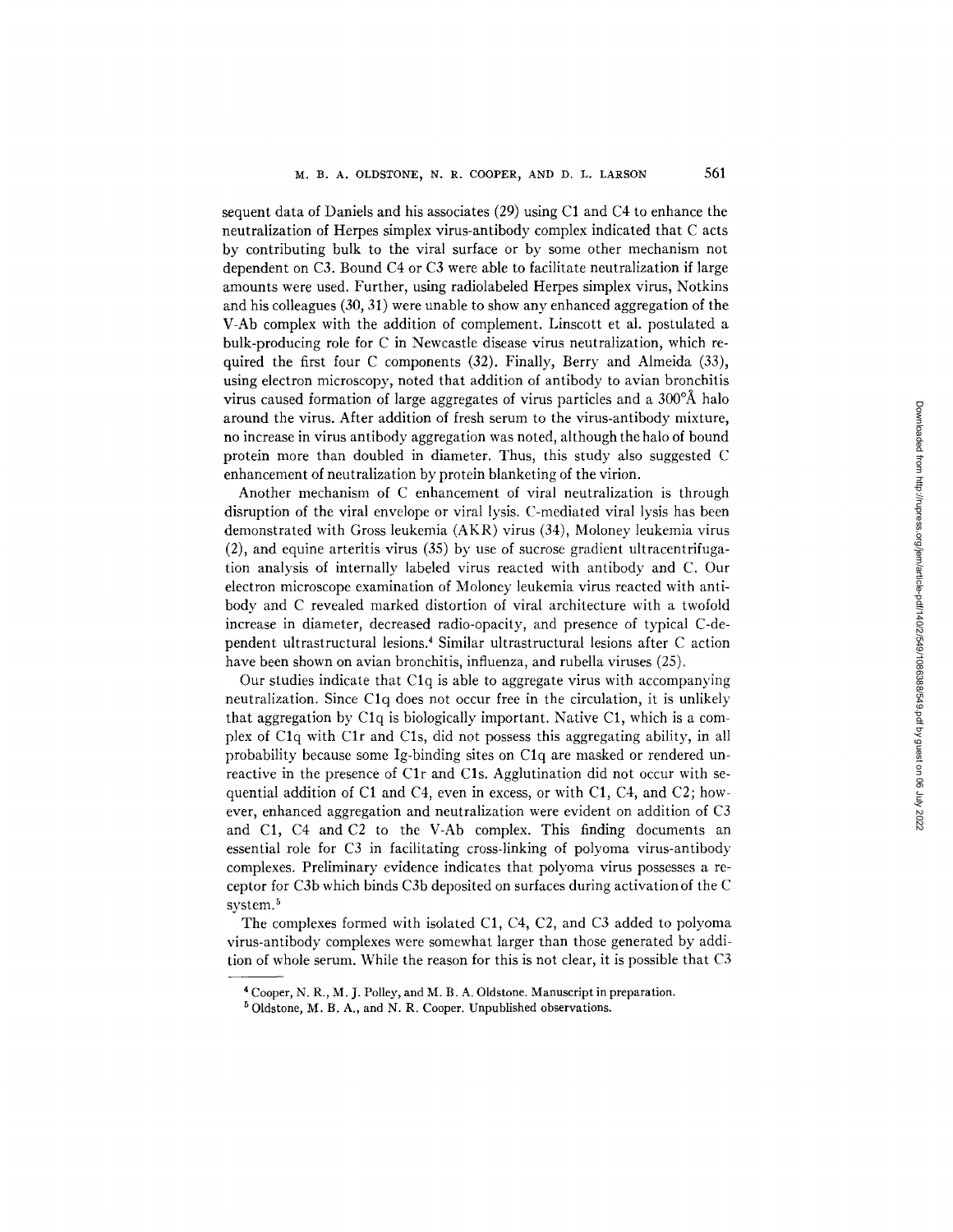inactivator present in normal serum degrades some bound C3b and thereby reduces the number of cross-links and the aggregate size. Other possible explanations are that the quantitative relationships of C1, C4, C2, and C3 present in serum may differ from those of the isolated components or other serum inhibitors, such as C1 inhibitor, may influence C activation. These conditions might well lead to reduced C3b binding.

The binding of C1, 4, 2, 3 to the V-Ab complex has important theoretical implications. Macrophages, monocytes, polymorphonuclear leukocytes, and B lymphocytes have receptors for C3b and these cells bind complexes bearing C3. This binding may be followed by phagocytosis of the V-Ab-C1, 4, 2, 3 complex. Monocytes and fixed phagocytes of the reticuloendothelial system may concentrate and handle V-Ab-C mixture in this way, while attachment to B lymphocytes may facilitate infection of this cell type. This mechanism may explain why cells with C3 receptors, i.e. B lymphocytes  $(36-38)$  and macrophages (39-42), usually carry virus during persistent infections. In studies to be reported later, $6$  the importance of C3 in the clearance of V-Ab complexes was shown by delayed removal of polyoma virus-antibody complexes from the serum after in vivo depletion of C3 by cobra factor treatment.

#### **SUMMARY**

Interaction of polyoma virus, specific antibody, and complement has been studied. Firm evidence has been gathered that C1 through C3 and not C5 through C9 enhance neutralization of virus-antiviral antibody (V-Ab) complexes. C enhancement of neutralization occurs primarily by agglutination of V-Ab complexes and not by virion lysis or attachment of large protein molecules to the V-Ab complex. In this model, binding of  $C1$ , 4, 2, 3 to the V-Ab complex may explain why some viruses concentrate in or infect certain cells bearing C3 receptors such as B lymphocytes, macrophages, and monocytes.

The authors thank Frank Dixon for his comments during this study and Giorgio Tonietti for taking the electron photomicrographs. Both Toni Tishon and Kathleen Keogh are acknowledged for their expert technical assistance,

# BIBLIOGRAPHY

- 1. Oldstone, M. B. A., and F. J. Dixon. 1971. Immune complex disease in chronic viral infections. *J. Exp. Med.* 134(Suppl.):32s.
- 2. Oldstone, M. B. A. 1974. Virus neutralization and virus induced immune complex disease: virus-antibody union resulting in immunoprotection or immunologic injury--two different sides of the same coin. *Prog. Med. Virol.* **19:**123.
- 3. Notkins, A., S. Mahar, C. Scheele, and J. Goffman. 1966. Infectious virus-antibody complex in the blood of chronically infected mice. *J. Exp. Med.* 124:81.
- 4. Hirsch, M., A. Allison, and J. Harvey. 1969. Immune complexes in mice infected

Oldstone, M. B. A,, and N. R. Cooper. Unpublished observations.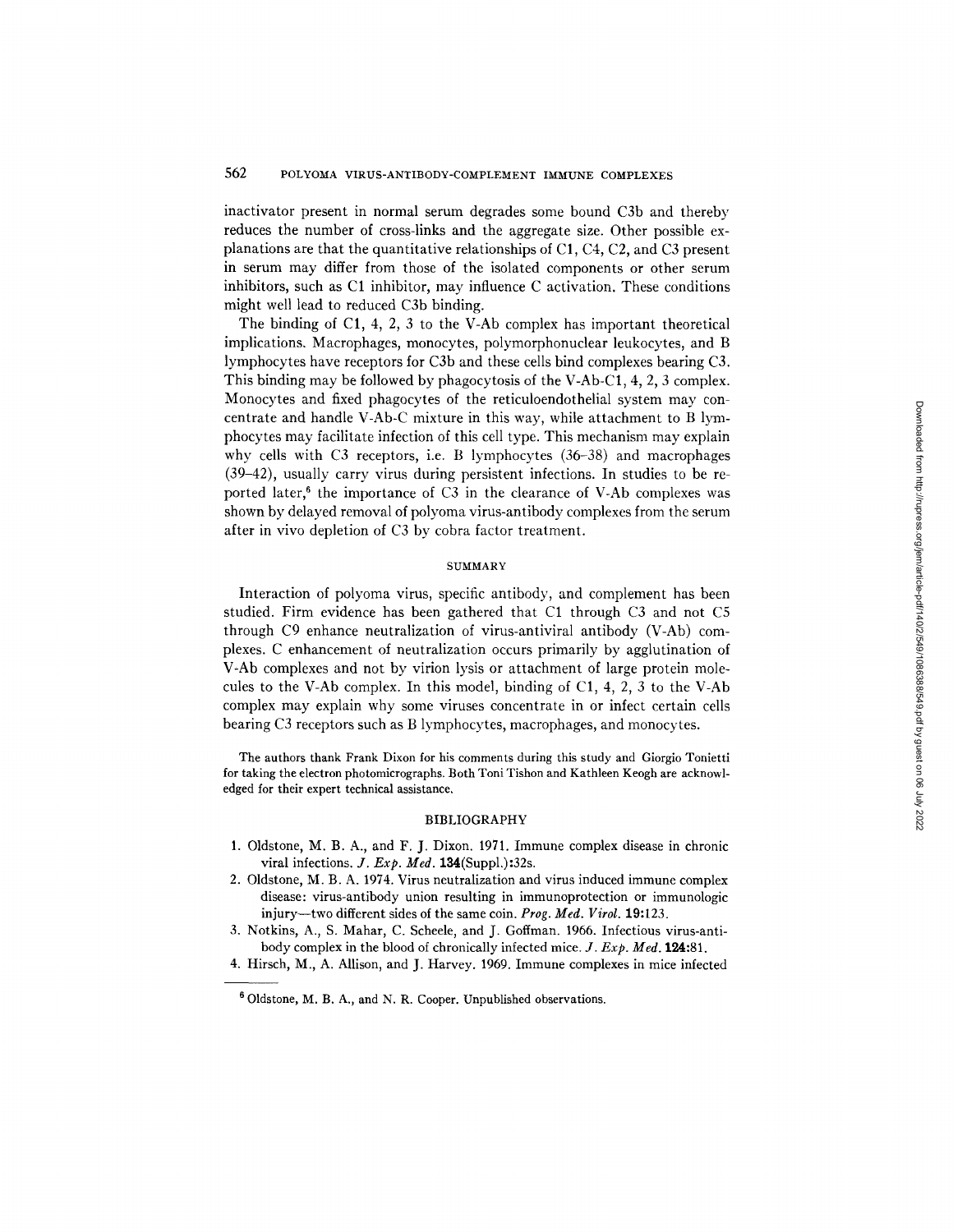neonatally with Moloney leukaemogenic and murine sarcoma viruses. *Nature*  (Lond.). 223:739.

- 5. Porter, D., and A. Larsen. 1967. Aleutian disease of mink: Infectious virus-antibody complexes in the serum. *Proc. Soc. Exp. Biol. Med.* 126:680.
- 6. McGuire, T., T. Crawford, and J. B. Henson. 1972. Equine infectious anemia: detection of infectious virus complexes in the serum. *Immunol. Commun.* 1:545.
- 7. Oldstone, M. B. A., and P. W. Lampert. 1974. Immune complex disease in chronic virus infection: involvement of the choroid plexus. Advances in the Biosciences. Friedrich Vieweg & Sohn, Braunschweig, West Germany. 12:in press.
- 8. Oldstone, M. B. A., and F. J. Dixon. 1969. Pathogenesis of chronic disease associated with persistent lymphocytic choriomeningitis viral infection. 2. Relationship of antibody production to disease in neonatally infected mice. *J. Exp. Med.*  129:483.
- 9. Oldstone, M. B. A., and F. J. Dixon. 1970. Persistent lymphocytic choriomeningitis viral infection. III. Virus-antiviral antibody complexes and associated disease following transplacental infection. *J. Immunol.* 105:829.
- 10. Tonietti, G., M. B. A. Oldstone, and F. J. Dixon. 1970. The effect of induced chronic viral infections on the immunologic diseases of New Zealand mice. J. Exp. Med. 132:89.
- 11. Crawford, L. V. 1969. Purification of polyoma virus. *In* Fundamental Techniques in Virology. K. Habel and N. Saltzman, editors. Academic Press, Inc., New York. 75-81.
- 12. Howatson, A. F. 1969. Electron microscopic procedures in virology. *In* Fundamental Techniques in Virology. K. Habel and N. Saltzman, editors. Academic Press, Inc., New York. 505.
- 13. Mayer, M. M. 1961. *In* Experimental Immunochemistry. E. A. Kabat and M. M. Mayer, editors. Charles C. Thomas, Pub., Springfield, Ill. 2nd edition.
- 14. Cooper, N. R., and H. J. Mtiller-Eberhard. 1968. A comparison of methods for the molecular quantitation of the fourth component of human complement. *Immunochemistry.* 5:155.
- 15. Cooper, N. R., M. J. Polley, and H. J. Müller-Eberhard. 1970. The second component of human complement (C2): quantitative molecular analysis of its reactions in immune hemolysis. *Immunochemistry.* 7:341.
- 16. Nilsson, U. R., and H. J. Müller-Eberhard. 1973. Isolation of  $\beta_{IF}$ -globulin from human serum and its characterization as the fifth component of complement. *J. Exp. Med.* 122:277.
- 17. Müller-Eberhard, H. J., and C. E. Biro. 1963. Isolation and description of the fourth component of human complement. *J. Exp. Meal.* 118:447.
- 18. Polley, M. J., and H. J. Müller-Eberhard. 1967. Enhancement of the hemolytic activity of the second component of human complement by oxidation. *J. Exp. Med.* 126:1013.
- 19. Müller-Eberhard, H. J. 1974. Methods for the isolation and assay of human complement components. *Meth. Immunol. Immunochem.* In press.
- 20. McConahey, P., and F. Dixon. 1966. A method of race iodination of proteins for immunologic studies. *Int. Arch. Allergy Appl. Immunol.* 29:185.
- 21. Ito, J., W. Meinke, G. Hathaway, and J. Spizizen. 1973. Studies on Bacillus subtilis bacteriophage  $\phi$  15. *Virology*. **56:110.**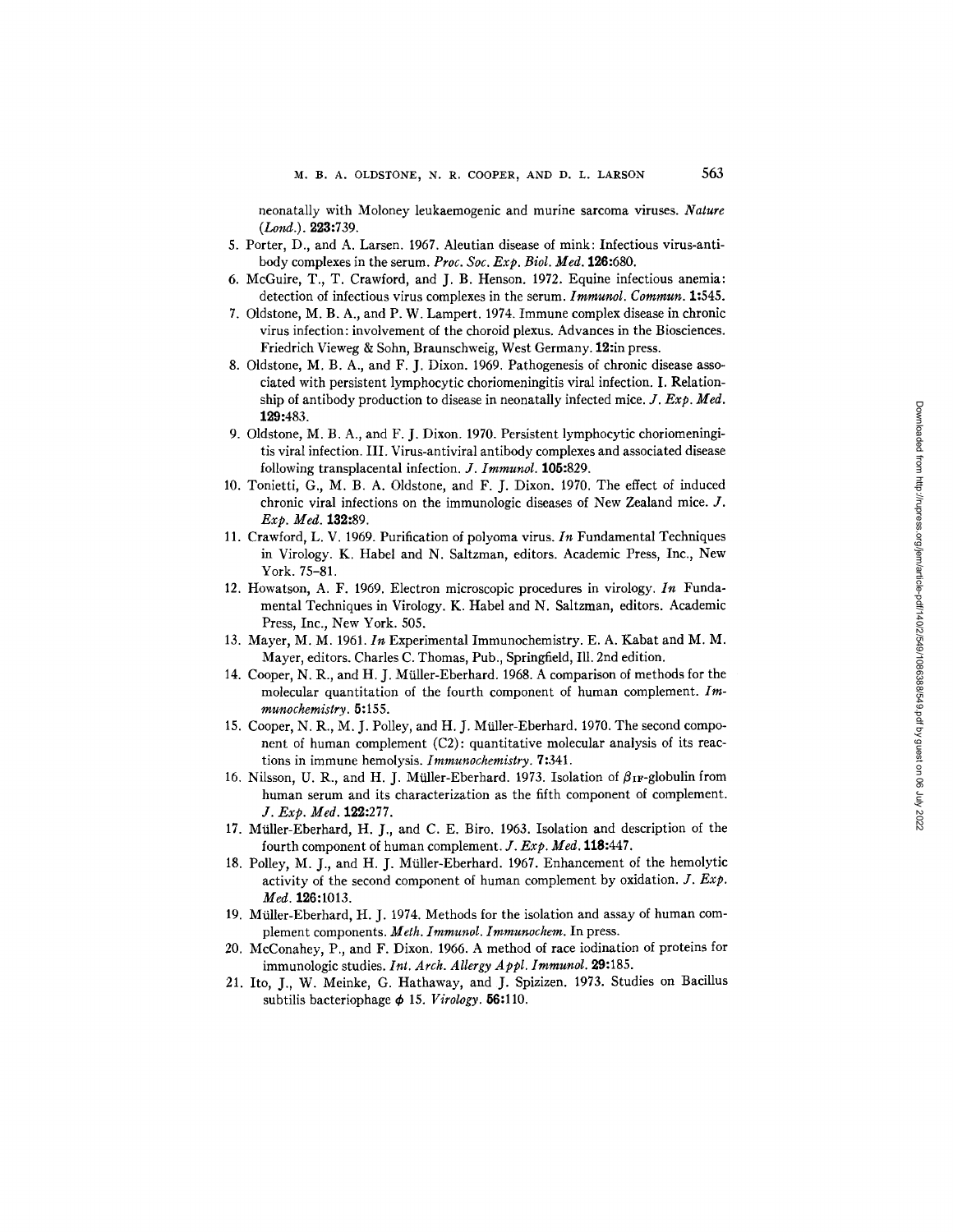- 22. Dubin, S. B., and G. Benedex. 1970. Molecular weights of coliphages and coliphage DNA. II. Measurement of diffusion coefficients using optical mixing spectroscopy, and measurement of sedimentation coefficients. *J. Mol. Biol.* 54:547.
- 23. Habel, K. 1969. Viral neutralization test. *In* Fundamental Techniques in Virology. K. Habel and N. Saltzman, editors. Academic Press, Inc., New York. 288.
- 24. Feinstein, A., and A. Rowe. 1965. Molecular mechanism of formation of an antigen-antibody complex. Nature (Lond.). 205:147.
- 25. Almeida, J. D., and A. P. Waterson. 1969. The morphology of virus-antibody interaction. *Adv. Virus Res.* 15:307.
- 26. Humphrey, J., and R. Dourmashkin. 1965. *Complement, Ciba Found. Syrup.* 175.
- 27. Polley, M. J., H. J. Miiller-Eberhard, and J. D. Feldman. 1971. Production of ultrastructural membrane lesions by the fifth component of complement. J. *Exp. Med.* 133:53.
- 28. Wallis, C., and J. L. Melnick. 1971. Herpesvirus neutralization: the role of complement. *J. Immunol.* 107:1235.
- 29. Daniels, C. A., T. Borsos, H. J. Rapp, R. Snyderman, and A. L. Notkins. 1970. Neutralization of sensitized virus by purified components of complement. *Proc. Natl. Acad. Sci. U, S. A.* 65:528.
- 30. Notkins, A. L. 1971. Infectious virus-antibody complexes: interaction with antiimmunoglobulins, complement and rheumatoid factor. *J. Exp. Med.* **134**(Suppl): 41s.
- 31. Notkins, A. J., J. Rosenthal, and B. Johnson. 1971. Rate-zonal centrifugation of herpes simplex virus-antibody complexes. *Virology.* 43:321.
- 32. Linscott, W. D., and W. E. Levinson. 1969. Complement components required for virus neutralization by early immunoglobulin antibody. *Proc. Natl. Acad. Sci.*  U. S. A. 64:520.
- 33. Berry, D. M., and J. D. Almeida. 1968. The morphological and biological effects on avian infectious bronchitis virus. *J. Gen. Virol.* 3:97.
- 34. Oroszlan, S., and R. V. Gilden. 1970. Immune virolysis: effect of antibody and complement on C-type RNA virus. *Science (Wash. D. C.).* 168:1478.
- 35. Radwan, A. I., D. Burger, and W. C. Davis. 1973. The fate of sensitized equine arteritis virus following neutralization by complement or anti-IgG serum. *Virology.* 53:372.
- 36. Jondal, M., and G. Klein. 1973. Surface markers on human B and T lymphocytes. II. Presence of Epstein-Barr virus receptors on B lymphocytes. *J. Exp. Med.*  138:1365.
- 37. Royston, I. 1973. Epstein-Barr virus and infectious mononucleosis. *Lancet.* 2:1152.
- 38. Olding, L. B., and M. B. A. Oldstone. 1974. Activation of cytomegalovirus from lymphocytes of adult mice previously infected *in utero* or at birth. *Fed. Proc.*  38:788.
- 39. Mires, C., and T. P. Subrahamanyan. 1966. Immunofluorescent study of the mechanism of resistance to superinfection in mice carrying the lymphocytic choriomeningitis virus. *J. Pathol. Bacteriol.* 91:403.
- 40. Yobayaski, K., and Y. Kono. 1967. Propagation and titration of equine infectious anemia virus in horse leukocyte culture. *Natl. Inst. Anim. Health. Q. (Tokyo)*. '/:8.